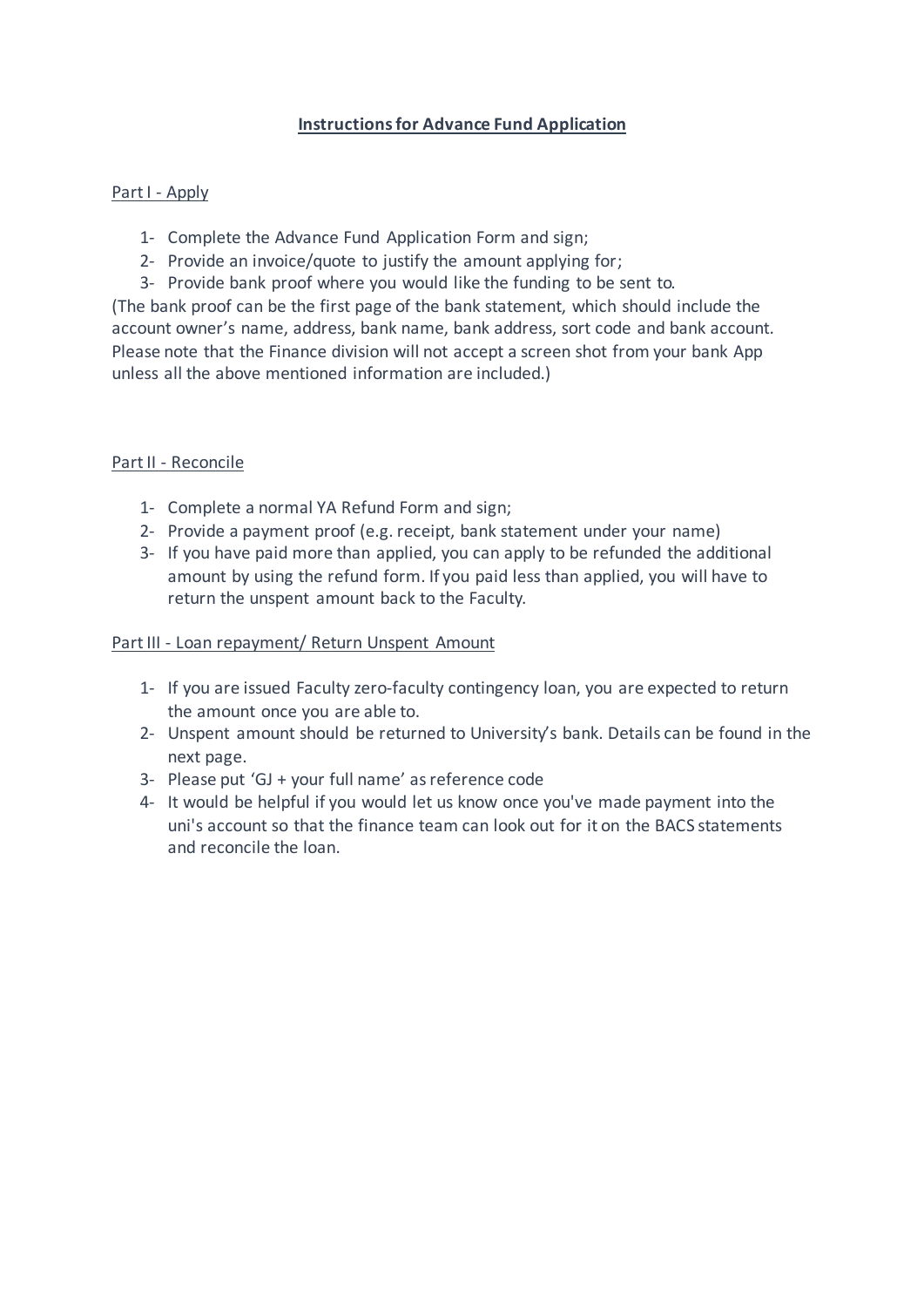

## **UNIVERSITY OF CAMBRIDGE Expenses to be incurred on University Business: Application for a Sterling Advance**

| <b>NAME (BLOCK CAPITALS)</b> | <b>EMPLOYEE NUMBER</b> | <b>ADDRESS</b> |
|------------------------------|------------------------|----------------|
|                              |                        |                |

#### **TRAVEL (***see Chapter 2b of the Financial Procedures Manual for guidance on completion)*

| <b>Date</b>                     | <u>-  -</u><br><b>Purpose of Journey</b> |               | From                     |                                                     | <b>To</b> | Method e.g.<br>Air/Rail/Car | <b>Mileage</b><br>estimate @ 40p | <b>Estimated</b><br>$\pmb{\mathfrak{L}}$ | $\mathbf{p}$ |
|---------------------------------|------------------------------------------|---------------|--------------------------|-----------------------------------------------------|-----------|-----------------------------|----------------------------------|------------------------------------------|--------------|
|                                 |                                          |               |                          |                                                     |           |                             |                                  |                                          |              |
|                                 |                                          |               |                          |                                                     |           |                             |                                  |                                          |              |
|                                 |                                          |               |                          |                                                     |           |                             |                                  |                                          |              |
|                                 |                                          |               |                          |                                                     |           |                             |                                  |                                          |              |
|                                 |                                          |               |                          |                                                     |           |                             |                                  |                                          |              |
|                                 |                                          |               |                          |                                                     |           |                             |                                  |                                          |              |
| <b>Reason for the advance:</b>  |                                          |               |                          | SUBSISTENCE/ACCOMMODATION ALLOWANCE/ OTHER EXPENSES |           |                             |                                  |                                          |              |
|                                 |                                          | <b>Date</b>   | <b>Nature of Expense</b> |                                                     |           |                             | <b>Estimated</b><br>£            | $\mathbf{p}$                             |              |
|                                 |                                          |               |                          |                                                     |           |                             |                                  |                                          |              |
|                                 |                                          |               |                          |                                                     |           |                             |                                  |                                          |              |
| <b>Date</b><br>                 |                                          |               |                          |                                                     |           |                             |                                  |                                          |              |
|                                 |                                          |               |                          |                                                     |           |                             |                                  |                                          |              |
| Authorisation:                  |                                          |               |                          |                                                     |           |                             |                                  |                                          |              |
| Date:<br>                       |                                          |               |                          |                                                     |           |                             |                                  |                                          |              |
|                                 | <b>ACCOUNTING CODES</b>                  | <b>AMOUNT</b> |                          |                                                     |           |                             |                                  |                                          |              |
| U.Dept Code.0000.0000.UNDF.0000 |                                          |               |                          |                                                     |           | <b>TOTAL ADVANCE</b>        |                                  |                                          |              |

**FD1B**